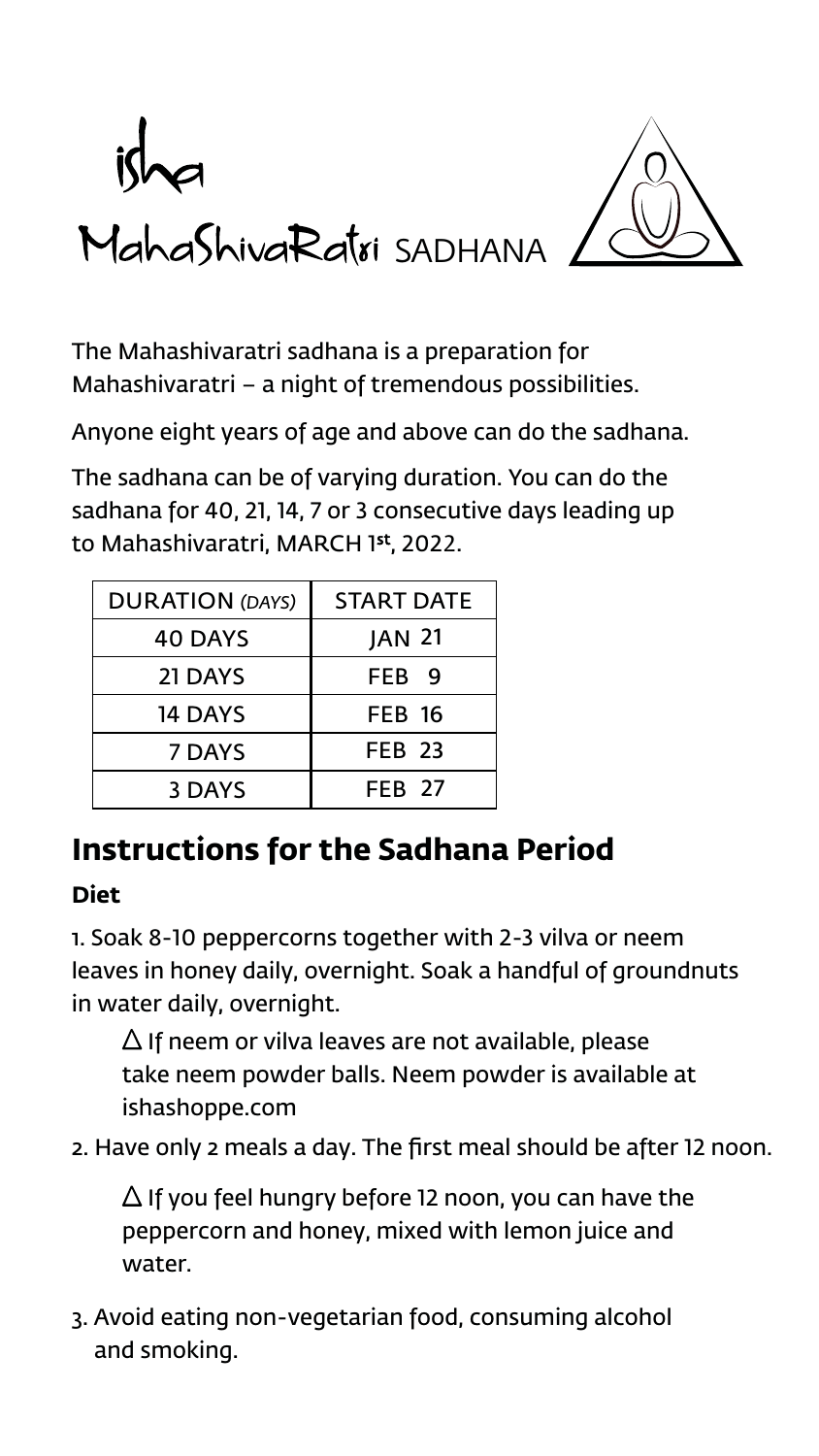### **Clothing**

 $\Delta$  Wear only white or light-colored clothing.

 $\Delta$  Purchase a black cloth to be tied on the upper right arm for men and the upper left arm for women. The cloth should be 12 inches in length and 1 inch wide. It should not be taken off for the entire duration of the sadhana period.

 $\Delta$  Have a bath or shower at least twice a day using herbal bathing powder.

 $\Delta$  Apply vibhuti daily at the following points on the body: agna – between the eyebrows, vishuddhi – pit of the throat, anahata – just beneath where the rib cage meets, and manipuraka – just below the navel.

### **Daily Sadhana**

Go to isha.sadhguru.org/msr-sadhana to learn the practices and chants.

#### **Shiva Namaskar**

1. Do 12 cycles of Shiva Namaskar on an empty stomach.

2. After doing the 12 cycles of Shiva Namaskar, chant the Sarvebhyo Chant thrice.

*Aum Sarvebhyo Devebhyo Namaha Aum Pancha Bhutaya Namaha Aum Shri Sadhguruve Namaha Aum Shri Pritviyai Namaha Aum Adiyogishwaraya Namaha Aum, Aum, Aum*

(We bow down to all the celestial and divine beings) (We bow down to the five elements) (We bow down to the Eternal Guru) (We bow down to Mother Earth) (We bow down to the One who is the Origin of Yoga)

 $\Delta$  This set of practices (Shiva Namaskar + Sarvebhyo Chant) should be done once a day, before sunrise or after sunset.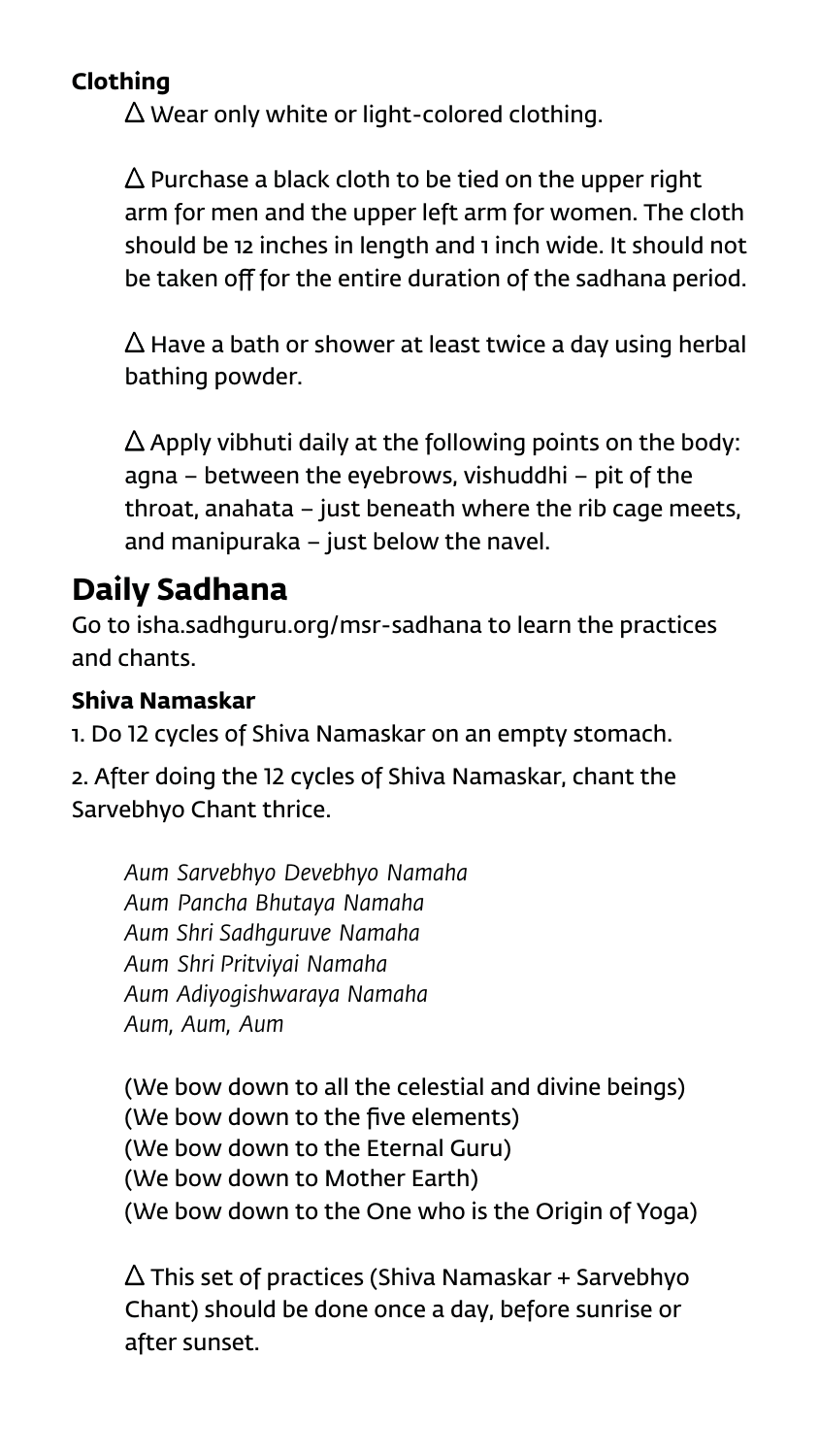$\Delta$  Pregnant women should not do Shiva Namaskar, but women can do Shiva Namaskar during their menstrual cycles.

 $\Delta$  People with hernia can do the variations of Shiva Namaskar, on a chair or using a cushion.

3. After the Shiva Namaskar and chanting, chew the neem/ vilva leaves; consume the peppercorns and honey, after mixing in lemon juice and water; eat the groundnuts.

 $\Delta$  Please be sure to finish your regular sadhana, such as Shambhavi Mahamudra, before consuming these.  $\Delta$  If you are doing the Shiva Namaskar in the evening after sunset, you may consume the above in the morning before 12 noon.

# **Yoga Yoga Yogeshwaraya Chant**

1. Light an oil lamp once in the morning and once in the evening. If a lamp is not available, you can use a candle.

2. Chant the Yoga Yoga Yogeshwaraya chant twelve times in the morning and twelve times in the evening after lighting the lamp.

*Yoga Yoga Yogeshwaraya Bhuta Bhuta Bhuteshwaraya Kala Kala Kaleshwaraya Shiva Shiva Sarveshwaraya Shambho Shambho Mahadevaya* 

3. It is best to do this sadhana during the 40-minute sandhya kalas. Sandhya kalas span the period 20 minutes before and after sunrise, noon and sunset.

# **Culmination**

 $\Delta$  It is essential to remain in jagarana, which means to stay awake the whole night.

 $\Delta$  Chant the Yoga Yoga Yogeshwaraya chant 112 times.